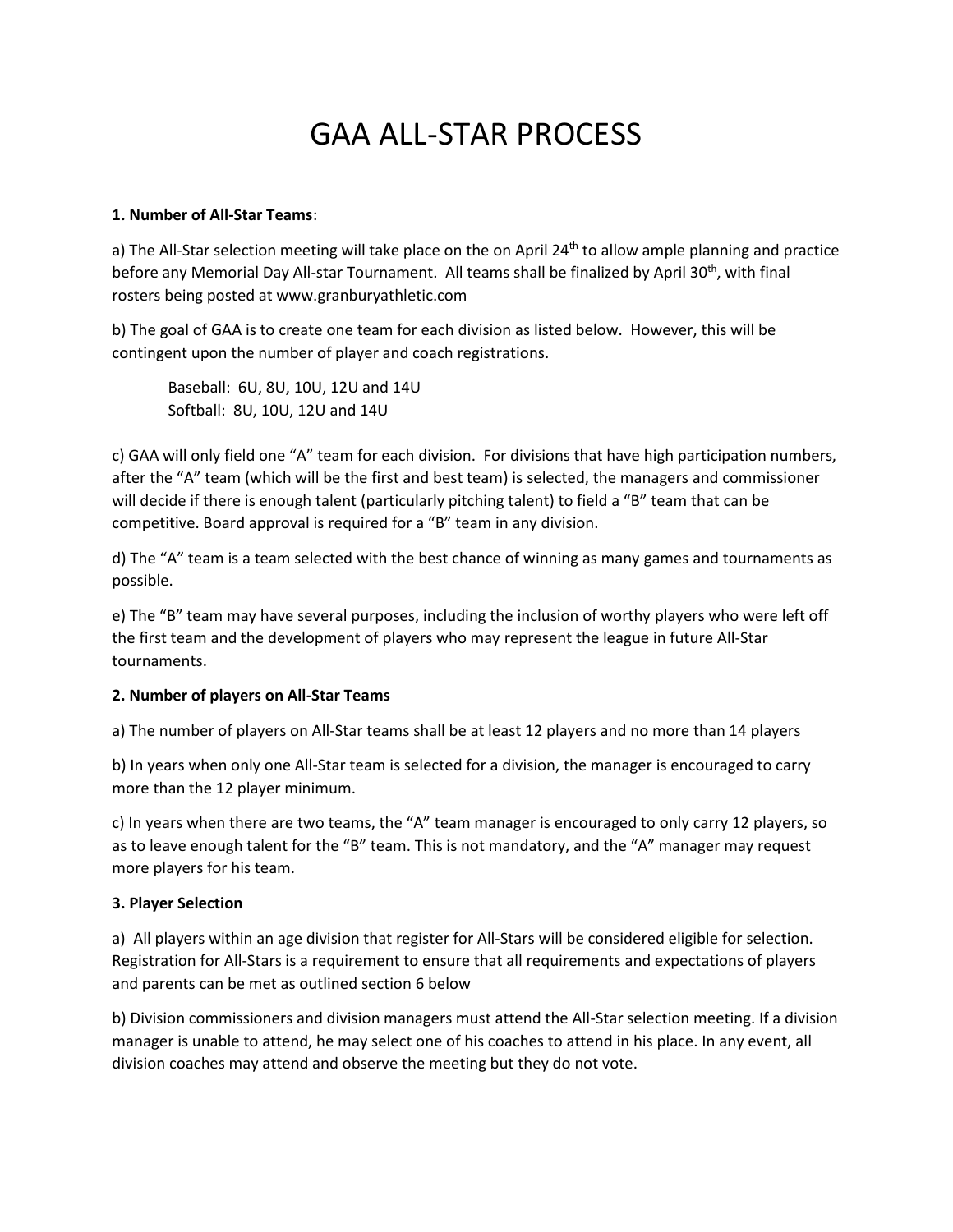c) In each division the "A" team roster will be the result of a vote of the division's managers. The commissioners do not vote unless the commissioner is also a manager in that division. Each manager will select the 12 players he or she considers All-Stars based upon list provided by the league of those that registered and write them on a ballot. The ballots will be counted by the commissioner and the Vice President of that league. The 12 players with the most votes are considered to be the "A" team, with

d) If there is a tie, the managers will decide between the tied players. If the managers cannot come to an agreement, the commissioner has final say.

e) At that point, the creation of the "B" team will be discussed. If a "B" team is approved by the Board for a division, a second vote of the division managers will be taken to determine the "B" team.

f) After 12 players are selected for an All-Star team, then the All-Star team manager is selected based on the procedure below in Paragraph 5, "Manager Selection." Managers will not be selected until after the voting on 12 players. This is to ensure that the manager's child earns his or her place on the first team.

g) Then, after the All-Star manager is selected, if he wishes to carry more than 12 players, he will -- in consult with the other division managers, coaches, and commissioner -- round out the roster by selecting 1, 2, or 3 more players for a total of no more than 14 players.

## **4. Selection Criteria**

a) Only a player's current season is to be considered. Players are not to receive votes based on past season's performance. The players who play the best during the current season should receive the votes.

b) Non-baseball criteria may be considered, including but not limited to sportsmanship, attitude, enthusiasm, hustle, respect for teammates, respect for coaches, and respect for umpires. It is also fair to exclude a player for lacking any of the above.

c) Baseball specific criteria may also be used. These might include players who are not necessarily skilled in all areas of the game but possess certain traits desired in an All-Star. These might include catching skills, pinch-running skills, outfield specific defense or pinch-hitting skills. (This is of particular concern in softball where a vote based on sheer talent could leave the team short-handed in terms of catching or pitching.)

## **5. Manager Selection**

a) The Executive Board shall have all authority in selection of the All-Star managers. If an Executive Board member wishes to coach an All-Star team, he/she must recuse themselves from the vote for that division. There is no All-Star reward for winning any division. Managers who desire the team will make it known to the division commissioner and register on the GAA website under "Registrations." The division commissioner may choose to endorse or recommend one of the volunteers for Executive Board approval

b) The Board will have final approval of all managers.

c) The criteria for All-Star manager includes but is not limited to baseball knowledge, All-Star experience as manager or coach, years in the league, sportsmanship, organization skills, and ability to deal with parents. If a manager volunteers for All-Stars and his or her child is selected for the "B" team, that